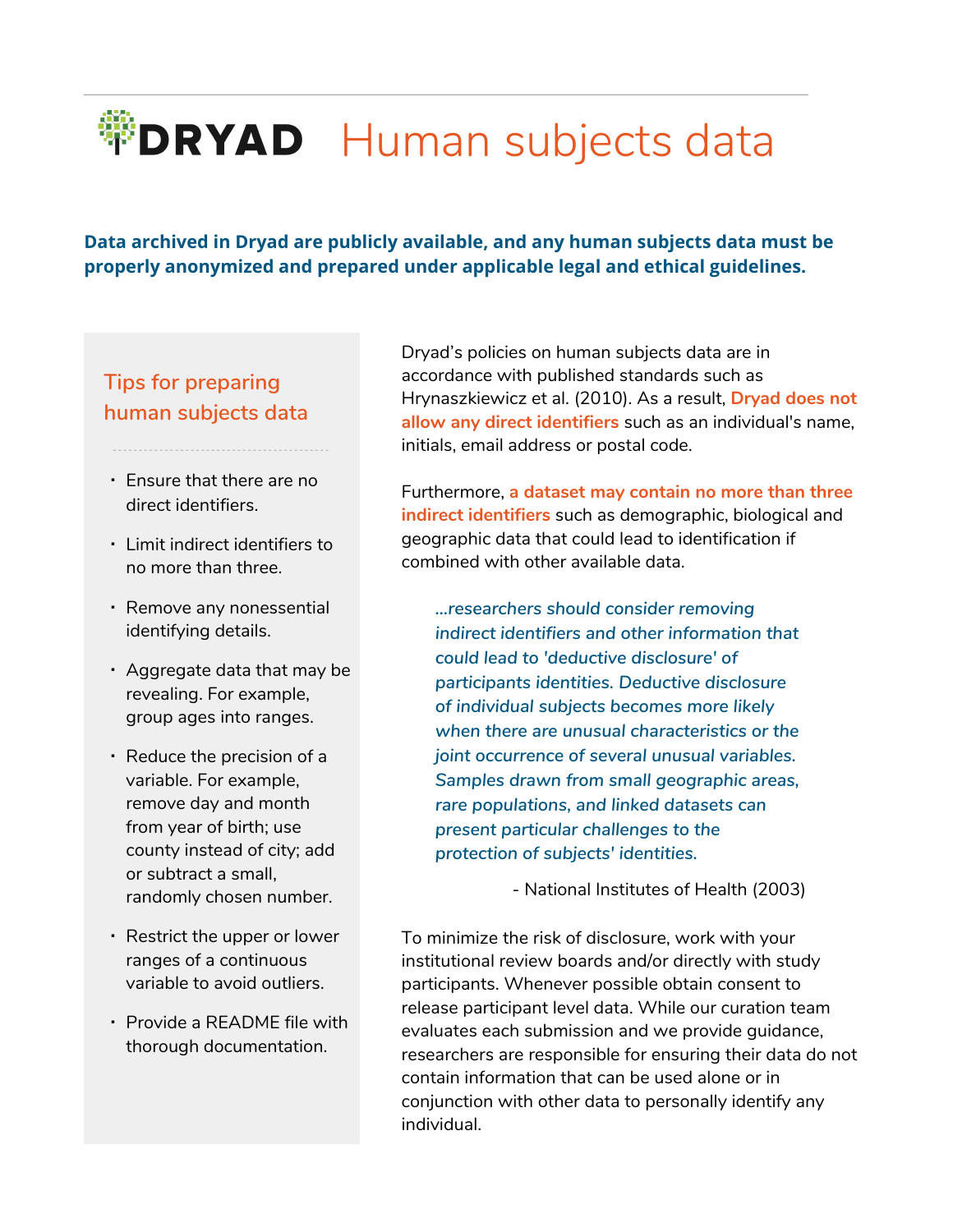To properly de-identifying your data, you will need to consider both direct and indirect identifiers. Following are partial listings of direct and indirect identifiers.

#### **Direct Identifiers (none allowed)**

- ﹍﹍﹍﹍﹍﹍﹍﹍﹍﹍﹍﹍﹍﹍﹍﹍﹍﹍﹍﹍﹍﹍﹍﹍﹍﹍﹍﹍﹍﹍﹍﹍﹍﹍﹍﹍﹍﹍﹍﹍﹍﹍﹍﹍﹍﹍
	- Name
	- Initials
	- Address, including full or partial postal code
	- Telephone or fax numbers or contact information
	- Electronic mail addresses
	- Unique identifying numbers (e.g., social security number)
	- Vehicle identifiers
	- Medical device identifiers
	- Web or internet protocol addresses
	- Biometric data
	- Facial photograph or comparable image such as fMRI data showing facial structures
	- Audiotapes of participants' voices
	- Names of relatives
	- Dates related to an individual (e.g., birthdate, interview date)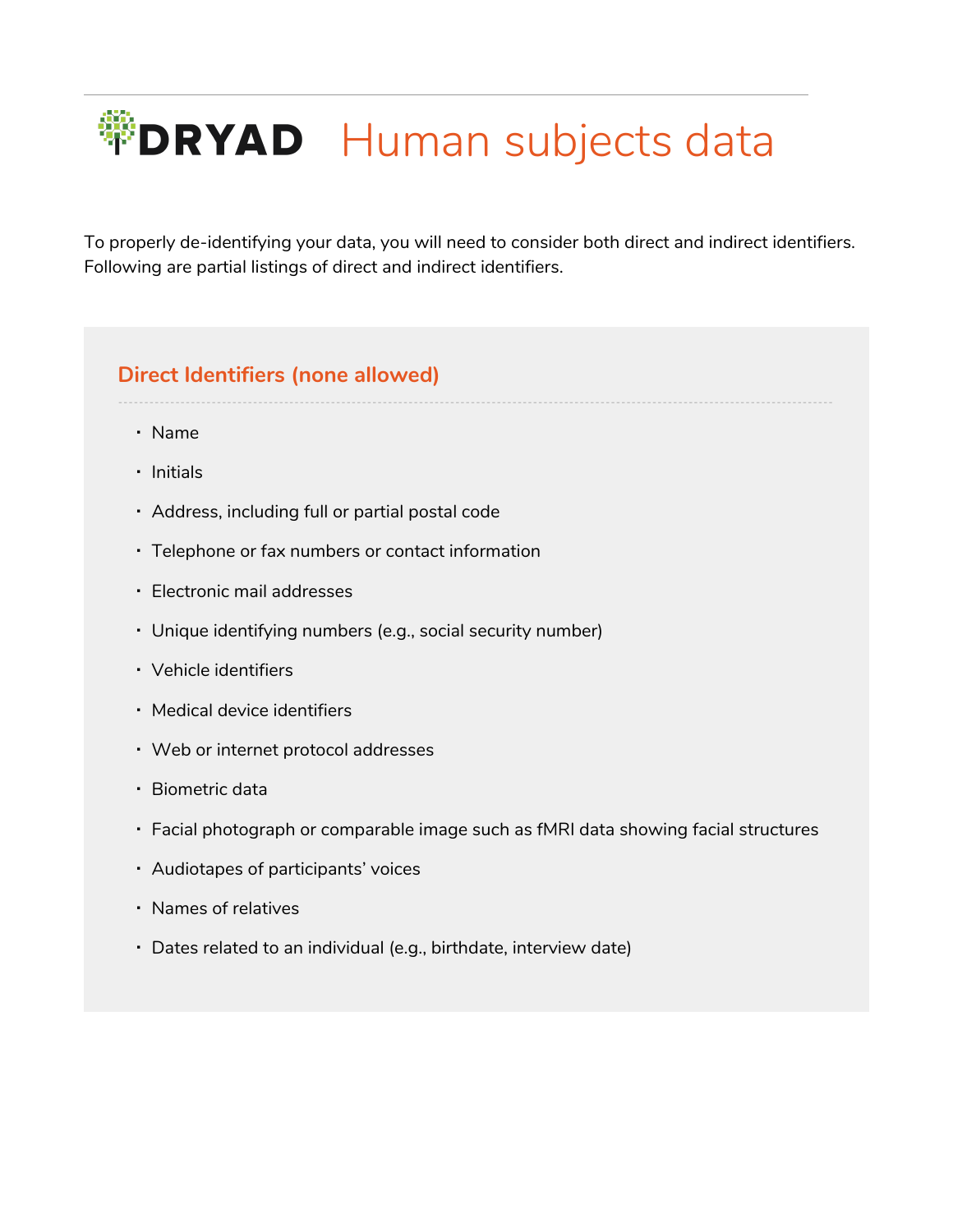### **Indirect Identifiers (maximum of three per dataset allowed)**

﹍﹍﹍﹍﹍﹍﹍﹍﹍﹍﹍﹍﹍﹍﹍﹍﹍﹍﹍﹍﹍﹍﹍﹍﹍﹍﹍﹍﹍﹍﹍﹍﹍﹍﹍﹍﹍﹍﹍﹍﹍﹍﹍﹍﹍﹍

- Gender
- Rare disease or treatment
- Place of treatment
- Place of residence, or geographic location
- Name of health professional responsible for care
- Sensitive data such as illicit drug use or risky behavior \*
- Criminal record
- Place of birth
- Socioeconomic data, such as occupation, place of work, income, or education
- Household and family composition
- Sexual attitudes, practices and orientation
- Organizational membership such as religious, political and trade
- Information regarding an individual's psychological well-being or mental health
- **Anthropometric measures such as height and weight**
- Multiple pregnancies
- Ethnicity, race, indigenous status
- Small denominators—population size of less than 100
- Very small numerators—event counts of less than 3
- Year of birth or age
- Verbatim responses or transcripts